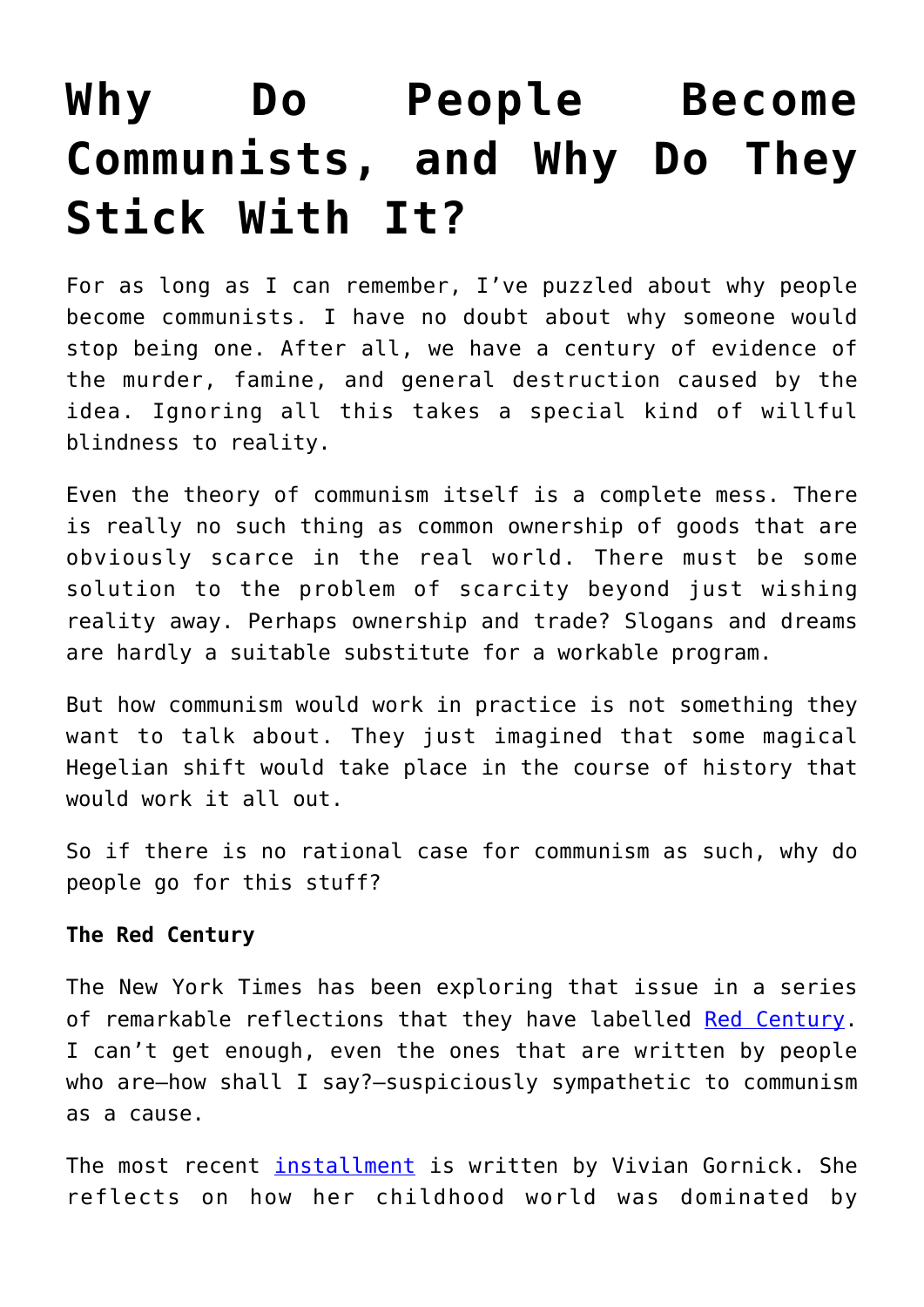#### communists.

*The sociology of the progressive world was complex. At its center were full-time organizers for the Communist Party, at the periphery left-wing sympathizers, and at various points in between everything from rank-and-file party card holders to respected fellow travelers….*

*When these people sat down to talk, Politics sat down with them, Ideas sat down with them; above all, History sat down with them. They spoke and thought within a context that lifted them out of the nameless, faceless obscurity into which they had been born, and gave them the conviction that they had rights as well as obligations. They were not simply the disinherited of the earth, they were proletarians with a founding myth of their own (the Russian Revolution) and a civilizing worldview (Marxism).*

*While it is true that thousands of people joined the Communist Party in those years because they were members of the hardscrabble working class (garment district Jews, West Virginia miners, California fruit pickers), it was even truer that many more thousands in the educated middle class (teachers, scientists, writers) joined because for them, too, the party was possessed of a moral authority that lent shape and substance, through its passion for structure and the eloquence of its rhetoric, to an urgent sense of social injustice….*

*The Marxist vision of world solidarity as translated by the Communist Party induced in the most ordinary of men and women a sense of one's own humanity that ran deep, made life feel large; large and clarified. It was to this clarity of inner being that so many became not only attached, but addicted. No reward of life, no love nor fame nor wealth, could compete with the experience. It was this all-in-allness of world and self that, all too often, made of the Communists true believers who could not face up to the police state*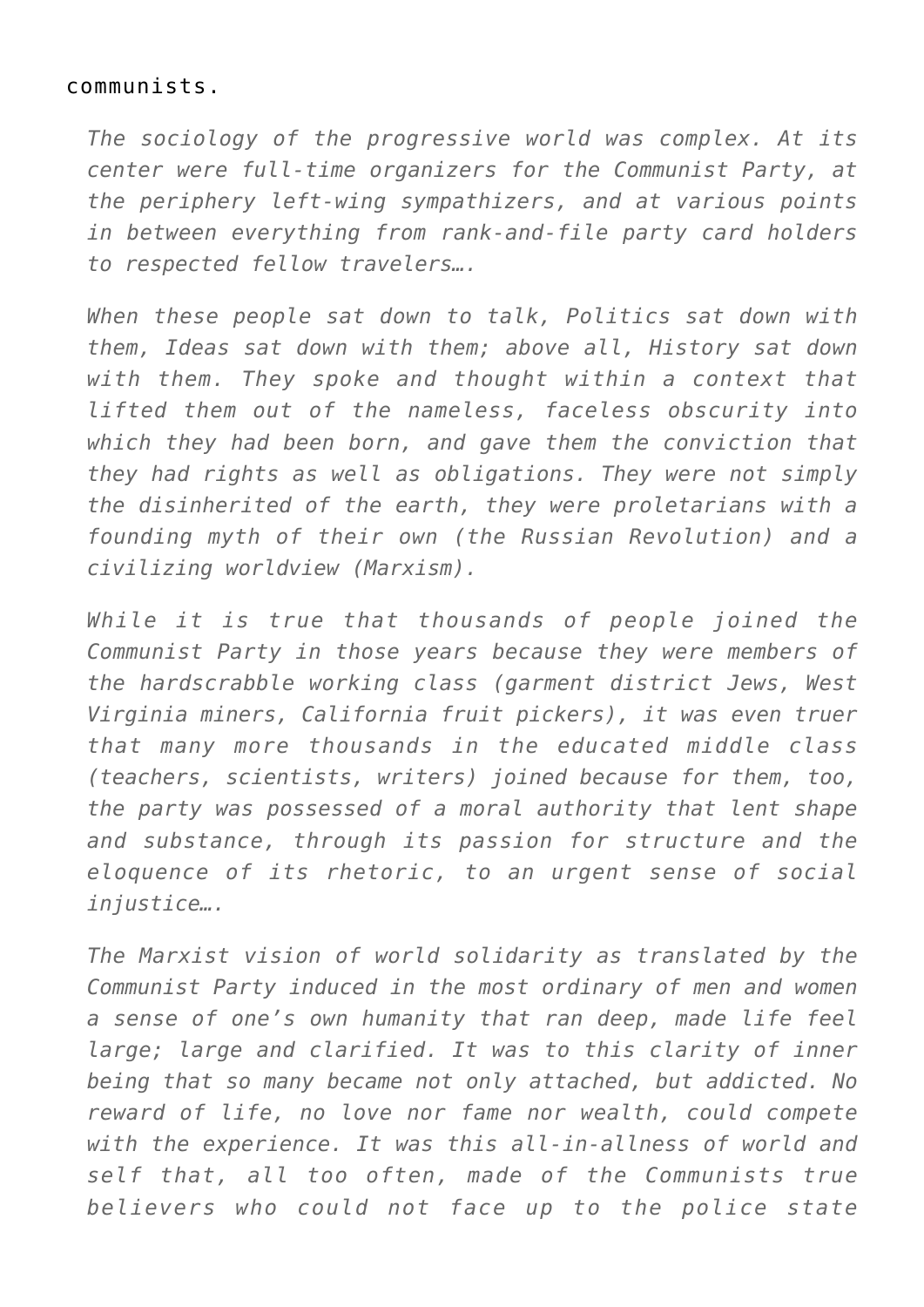*corruption at the heart of their faith.*

Sounds fascinating, if bonkers (Marxism is hardly a "civilizing worldview"). It sounds less like an intellectual salon of ideas and more like a religious delusion. Those too can be well intentioned. The key here is a dogmatic ideology, which serves as a kind of substitute for religion. It has a vision of hell (workers and peasants exploited by privatecapital wielding capitalist elite), a vision of heaven (a world of universal and equal prosperity and peace), and a means of getting from one to the other (revolution from below, as led by the vanguard of the proletariat).

Once you accept such an ideology, anything intellectual becomes possible. Nothing can shake you from it. Okay, that's not entirely true. One thing can shake you of it: when the leader of the cult repudiates the thing you believe in most strongly.

## **Khrushchev's Heresy**

She was 20 years old in 1956, when Nikita Khrushchev spoke to the Soviet Communist Party about the crimes of Stalin. Apparently the unrelenting reports of famine, persecution, and mass death, from the early years of Bolshevik rule – and even the revelation of the Hitler-Stalin pact – would have demoralized them earlier. But no:

*The 20th Congress report brought with it political devastation for the organized left around the world. Within weeks of its publication, 30,000 people in this country quit the party, and within the year it was as it had been in its 1919 beginnings: a small sect on the American political map.*

Amazing.

**The Early Reds**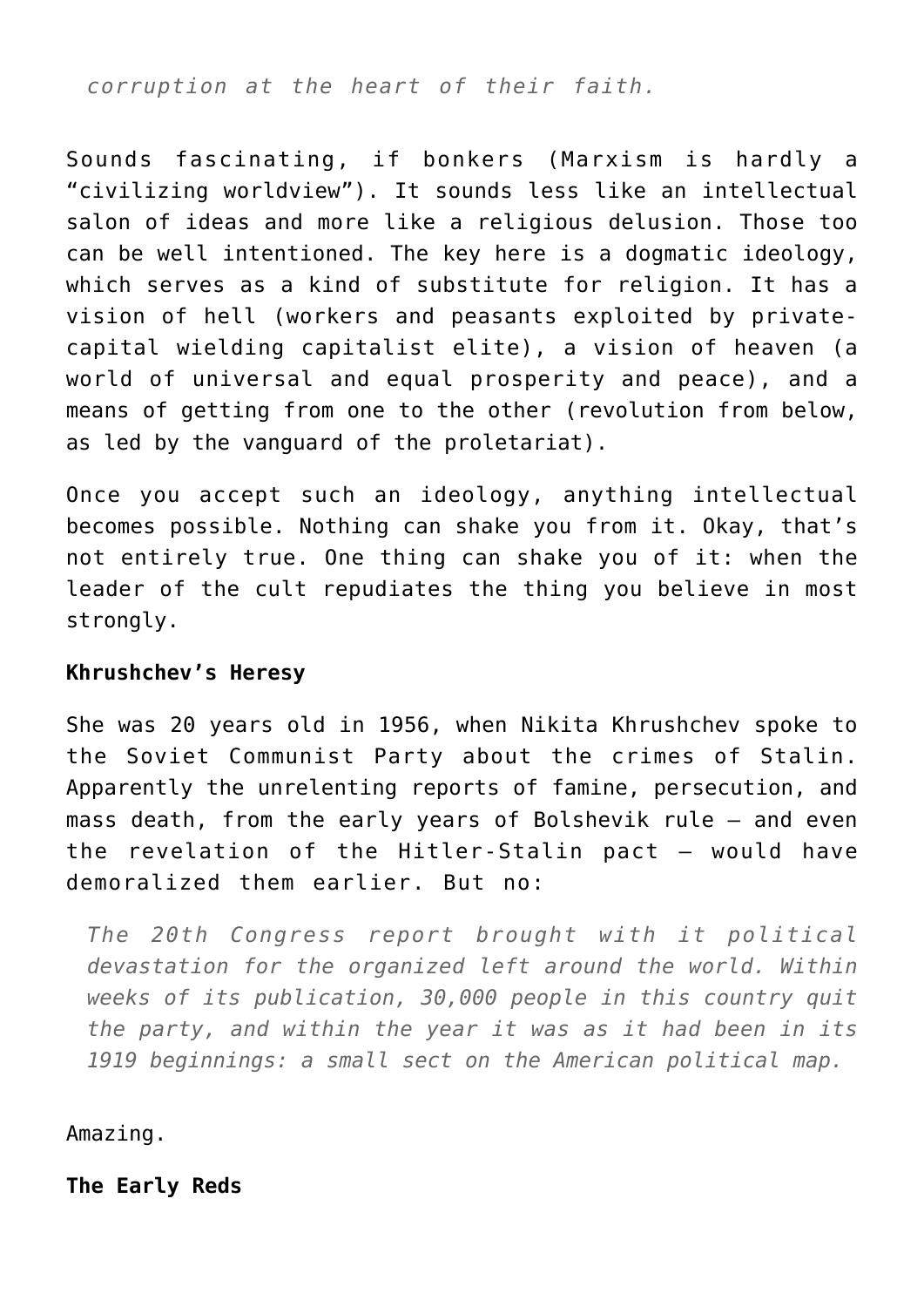And speaking of this small 1919 sect, I'm reminded of one of my favorite movies: [Reds](http://www.imdb.com/title/tt0082979/fullcredits?ref_=tt_ov_st_sm) (1981). I could watch it another 20 times. It explores the lives of the American communists of the turn of the 20th century, their loves, longings, and aspirations. The focus is on fiery but deluded Jack Reed, but it includes portraits of a passionate Louise Bryant, the gentile Max Eastman, an edgy Eugene O'Neill, and the ever inspiring Emma Goldman.

These people weren't the Progressives of the mainstream that history credits with having so much influence over policy in those days. These were the real deal: the Communists that were the source of national frenzy during the Red Scare of the 1920s.

The movie portrays them not as monsters but idealists. They were all very talented, artistic, mostly privileged in upbringing, and what drew them to communism was not bloodlust for genocide but some very high ideals.

They felt a passion for justice. They wanted to end war. They opposed exploitation. They longed for universal freedom and maximum civil liberty. They despised the entrenched hierarchies of the old order and hoped for a new society in which everyone had an equal chance.

All of that sounds reasonable until you get to the details. The communists had a curious understanding of each of these concepts. Freedom meant freedom from material want. Justice meant a planned distribution of goods. The end of war meant a new form of war against the capitalists who they believed created war. The hierarchies they wanted to be abolished were not just state-privileged nobles but also the meritocratic elites of industrial capitalism.

Why be a communist rather than just a solid liberal of the old school? In the way the movie portrays it, the problem was not so much in their goals but in their mistaken means. They hated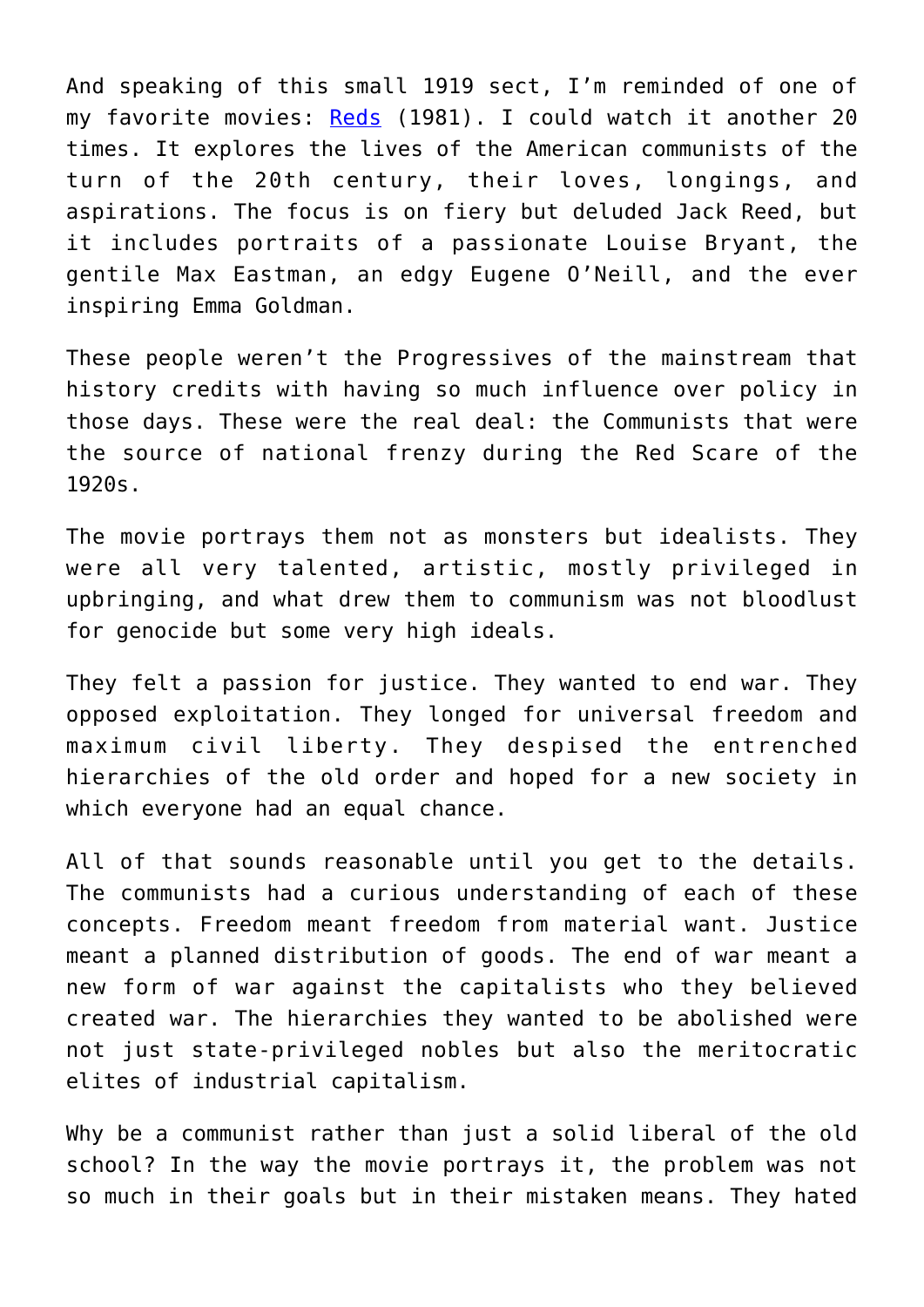the state as it existed but imagined that a new "dictatorship of the proletariat" could become a transition mechanism to usher in their classless society. That led them to cheer on the Bolshevik Revolution in its early stages, and work for the same thing to happen in the United States.

#### **The Dream Dies**

Watching their one-by-one demoralization is painful. Goldman sees the betrayal immediately. Reed becomes an apologist for genocide. Bryant forgets pretending to be political and believing in free love, marries Reed, and tends to his medical needs before his death. O'Neill just becomes a full-time cynic (and drunk). It took Max Eastman longer to lose the faith but he eventually became an anti-socialist and [wrote for FEE.](https://fee.org/people/max-eastman/)

The initial demoralization of the early American communists came in the 1920s. They came to realize that all the warning against this wicked ideology – having been written about for many centuries prior, even back to the ancient world – were true.

Eastman, for example, realized that he was seeking to liberate people by taking from them the three things people love most in life: their families, their religion, and their property. Instead of creating a new heaven on earth, they had become apologists for a killing machine.

Stunned and embarrassed, they moved on with life.

But the history didn't end there. There were still more recruits being added to the ranks, generations of them. The same thing happened after 1989. Some people lost the faith, others decided that socialism needs yet another chance to strut its stuff.

It's still going on today.

As for the Communist Party in America, most left-Progressives